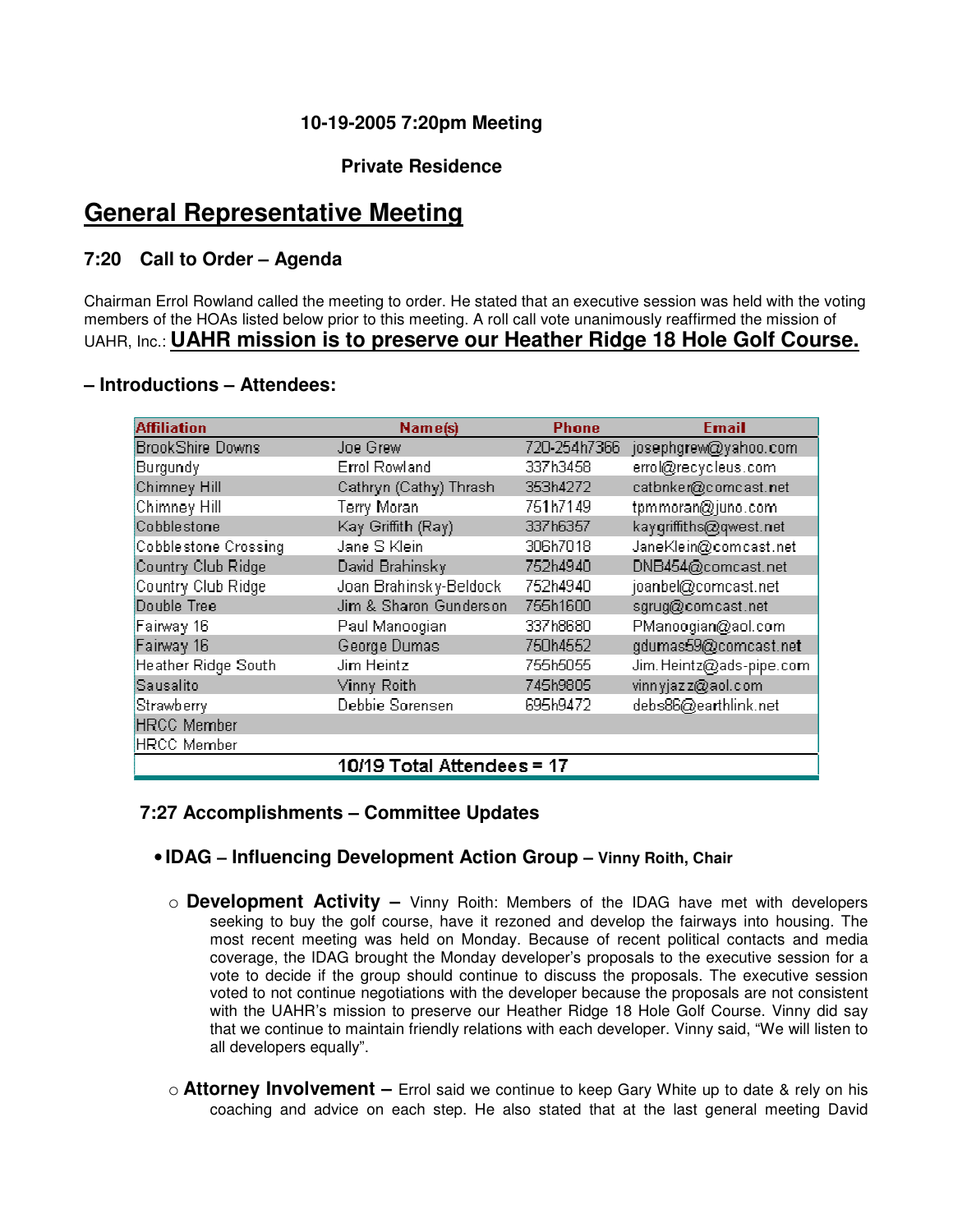Clinger (original Heather Ridge land planner consultant to EDI 35 years ago) strongly suggested the UAHR's need for a Land Use Attorney. Gary stated he would talk with city sources to determine the urgency of this need and will keep the UAHR informed as to the - who and when. A member of UAHR reported he was contacted by an Environmental Attorney who suggested an interest in our efforts. The words Pro-Bono were used in this communication. Kay Griffith, Cobblestone stated that several states have "Scenic Easement Laws". She asked if Colorado has a "Scenic Easement Law". Cathryn Thrash suggested we investigate involving an Environmental Attorney to initiate an EPA investigation. We will have Gary White look into both the "Scenic Easement Law" in Colorado and the EPA involvement. Jim Heintz, Heather Ridge South, a thirty year resident, questioned whether the original PUD documents were ever located. Both the City of Aurora and Arapahoe County say they have exhausted their search for the original approved site plan. UAHR asked again within the week and both said the documents cannot be found.

o **Meeting with City Planning –** Vinny and Errol had a meeting with the Aurora city planning office and asked the procedures for a developer to issues plans to develop the golf course. The planner said the golf course would need to be rezoned.

### •**GCAAG – Golf Course Acquisition Action Group – George Dumas , Chair**

- o **Special District** George Dumas provided an update on the evaluation of public information for tax purposes to come up with a number for assessed values of each home. This info has been given to Gary White and he will provide numbers for assessed value and available bonds. Paul Manoogian, Fairway 16 had questions about financial specifics regarding the bonding and tax issues. George stated that Gary White should have the financial details worked out in a short time and that Paul's questions would best be answered by Gary and his staff. In review, Errol stated the three Special District items which will be on the ballot in the May 2006 election:
	- 1. Should the UAHR Form a Special District?
	- 2. Should bonds be issued to form the Special District?
	- 3. Shall property taxes be assessed to repay the bonds?

The Special District can be formed and active without the bonding and the tax. This would be called a paper district which would be recognized by the City of Aurora and the State of Colorado as long as the proper forms are updated every year. However to gain control and insure preservation of the 18 hole golf course the bonding and tax would be necessary.

o **Business Plan –** A preliminary business plan for golf operations has been developed. Three golf course managers have volunteered to review the plan. They are evaluating the plan for reasonableness and making suggestions. Ed Kay and Errol have been working on the plan. Burgundy resident Lee Eldredge a CPA has offered to assist in the development. Paul Manoogian offered to review the final golf operations business plan.

#### • **GMOR -- Group Maintenance & Organizing Residents Group -- Jim & Sharon Gunderson, Chair**

o **Most Important Aspect of our Efforts –** Sharon Gunderson brought up the topic of news distribution and it was decided that we should use the web site for the news letter. Sharon suggested and the group concurred to plan a community wide meeting that will be held at the Heather Gardens Center or a convenient venue to accommodate more people than any HOA